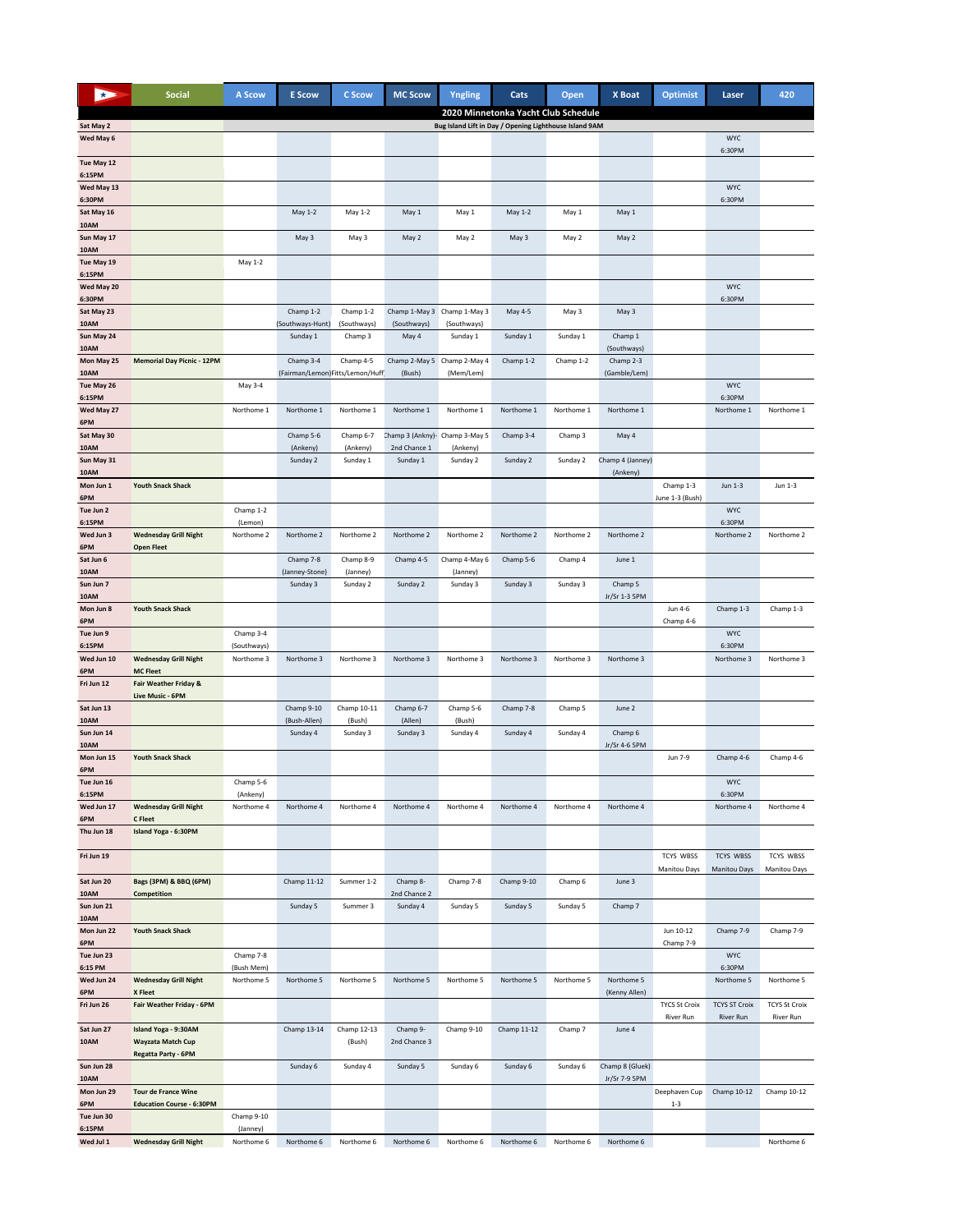| 6PM                  | Smoke in the Pit                                       |                        |               |               |              |                          |             |             |                        |                  |                      |                                                                    |
|----------------------|--------------------------------------------------------|------------------------|---------------|---------------|--------------|--------------------------|-------------|-------------|------------------------|------------------|----------------------|--------------------------------------------------------------------|
| Friday Jul 3         | <b>Ice Cream Social &amp;</b>                          |                        |               |               |              |                          |             |             |                        |                  |                      |                                                                    |
| Sat Jul 4            | Carnival - 6PM                                         |                        | Champ 15      | Champ 14      | Champ 10     | Champ 11                 | Champ 13    | Champ 8     | July 1                 |                  |                      |                                                                    |
| 10AM                 |                                                        |                        | (Indep.Day)   | (Hurd/Huff 2) | (Carpenter)  |                          |             |             | (Hurd)                 |                  |                      |                                                                    |
| Sun Jul 5            |                                                        |                        | Sunday 7      | Sunday 5      | Sunday 6     | Sunday 7                 | Sunday 7    | Sunday 7    | Sunday 1               |                  |                      |                                                                    |
| 10AM<br>Mon Jul 6    | <b>Youth Snack Shack</b>                               |                        |               |               |              |                          |             |             |                        | July 1-3         | <b>July 1-3</b>      | July 1-3                                                           |
| 6PM                  |                                                        |                        |               |               |              |                          |             |             |                        |                  |                      |                                                                    |
| Tue Jul 7            |                                                        | Champ 11-12            |               |               |              |                          |             |             |                        |                  | <b>WYC</b>           |                                                                    |
| 6:15PM<br>Wed Jul 8  | <b>Wednesday Grill Night</b>                           | (Hazard)<br>Northome 7 | Northome 7    | Northome 7    | Northome 7   | Northome 7               | Northome 7  | Northome 7  | Northome 7             |                  | 6:30PM<br>Northome 7 | Northome 7                                                         |
| 6PM                  | <b>Lobster - Yngling Fleet</b>                         |                        |               |               |              |                          |             |             |                        |                  |                      |                                                                    |
| Fri Jul 10           | <b>Fair Weather Friday</b>                             |                        |               |               |              |                          |             |             |                        |                  |                      |                                                                    |
| Sat Jul 11           | 6PM<br>Island Yoga - 9:30AM                            |                        | Summer 1      | Champ 15      | Summer 1     | Champ 12                 | Champ 14    | Champ 9     | July 2                 |                  |                      |                                                                    |
| 10AM                 |                                                        |                        |               |               |              |                          |             |             |                        |                  |                      |                                                                    |
| Sun Jul 12           |                                                        |                        | Sunday 8      | Sunday 6      | Summer 2     | Sunday 8                 | Sunday 8    | Sunday 8    | Champ 9 (Bush)         |                  |                      |                                                                    |
| 10AM<br>Mon Jul 13   | <b>Youth Snack Shack</b>                               |                        |               |               |              |                          |             |             | Jr/Sr 10-12 5PM        | Jul 4-6          | Summer 4-6           | Summer 1-3                                                         |
| 6PM                  | <b>LHI Private Event - 4PM</b>                         |                        |               |               |              |                          |             |             |                        |                  |                      |                                                                    |
| Tue Jul 14           |                                                        | Champ 13-14            |               |               |              |                          |             |             |                        |                  | <b>WYC</b>           |                                                                    |
| 6:15PM<br>Wed Jul 15 | <b>Wednesday Grill Night</b>                           | Northome 8             | Northome 8    | Northome 8    | Northome 8   | Northome 8               | Northome 8  | Northome 8  | Northome 8             |                  | 6:30PM<br>Northome 8 | Northome 8                                                         |
| 6PM                  | <b>E</b> Fleet                                         |                        |               |               |              |                          |             |             |                        |                  |                      |                                                                    |
| Thu Jul 16           | Island Yoga - 6:30PM                                   |                        |               |               |              |                          |             |             | Gale Burton            |                  |                      |                                                                    |
| Fri Jul 17           |                                                        |                        |               |               |              |                          |             |             | 10:00AM                |                  |                      | TCYS City of LakesTCYS City of Lake TCYS City of Lakes             |
|                      |                                                        |                        |               |               |              |                          |             |             |                        |                  |                      | Minneapolis SC Minneapolis SC Minneapolis SC                       |
| Sat Jul 18           | <b>LMSS Fundraiser - 6PM</b>                           |                        | Champ 16-17   | Summer 4      | Champ 11-    | Champ 13                 | Summer 1-2  | Champ 10    | <b>TROT</b>            |                  |                      |                                                                    |
| 10AM                 |                                                        |                        | (Allen-Stone) |               | 2nd Chance 4 |                          |             |             | Regatta                |                  |                      |                                                                    |
| Sun Jul 19<br>10AM   |                                                        |                        | Sunday 9      | Summer 5      | Sunday 7     | Sunday 9                 | Sunday 9    | Sunday 9    | <b>TROT</b><br>Regatta |                  |                      |                                                                    |
| Mon Jul 20           | <b>Youth Snack Shack</b>                               |                        |               |               |              |                          |             |             |                        | Champ 10-12      | <b>July 4-6</b>      | <b>July 4-6</b>                                                    |
| 6PM                  |                                                        |                        |               |               |              |                          |             |             |                        |                  |                      |                                                                    |
| Tue Jul 21<br>6:15PM |                                                        | Champ 15-16            |               |               |              |                          |             |             |                        |                  | <b>WYC</b><br>6:30PM |                                                                    |
| Wed Jul 22           | <b>Wednesday Grill Night</b>                           | Northome 9             | Northome 9    | Northome 9    | Northome 9   | Northome 9               | Northome 9  | Northome 9  | Northome 9             |                  | Northome 9           | Northome 9                                                         |
| 6PM                  | A Fleet                                                |                        |               |               |              |                          |             |             |                        |                  |                      |                                                                    |
| Fri Jul 24           | <b>Inter-Lakes Regatta</b>                             |                        | Inter-Lakes   | Inter-Lakes   | Inter-Lakes  |                          |             |             | Inter-Lakes            | Wayzata Sailing  | Wayzata Sailing      | TCYS Mike Plant TCYS Mike Plant TCYS Mike Plant<br>Wayzata Sailing |
| Sat Jul 25           | <b>Inter-Lakes Regatta</b>                             |                        | Inter-Lakes   | Inter-Lakes   | Inter-Lakes  | <b>Lighthouse Series</b> |             |             | Inter-Lakes            |                  |                      |                                                                    |
|                      | Party - 6PM                                            |                        |               |               |              | <b>Fleet Organized</b>   |             |             |                        |                  |                      |                                                                    |
| Sun Jul 26           | <b>Inter-Lakes Regatta</b>                             |                        | Inter-Lakes   | Inter-Lakes   | Inter-Lakes  |                          |             |             | Inter-Lakes            |                  |                      |                                                                    |
| Mon Jul 27           | <b>Youth Snack Shack</b>                               |                        |               |               |              |                          |             |             |                        | Champ 13-15      | Champ 13-15          | Champ 13-15                                                        |
| 6PM                  |                                                        |                        |               |               |              |                          |             |             |                        |                  |                      |                                                                    |
| Tue Jul 28<br>6:15PM |                                                        | Champ 17-18            |               |               |              |                          |             |             |                        |                  | <b>WYC</b><br>6:30PM |                                                                    |
| Wed Jul 29           | <b>Wednesday Grill Night</b>                           | Northome 10            | Northome 10   | Northome 10   | Northome 10  | Northome 10              | Northome 10 | Northome 10 | Northome 10            |                  | Northome 10          | Northome 10                                                        |
| 6PM                  | <b>MYC Foundation &amp; Board</b>                      |                        |               |               |              |                          |             |             |                        |                  |                      |                                                                    |
| Fri Jul 31           |                                                        |                        |               |               |              |                          |             |             |                        |                  |                      | Shino Team Race<br>Wayzata Sailing                                 |
| Sat Aug 1            |                                                        |                        | Summer 2-3    | Champ 16-17   | Champ 12-    | Summer 1                 | Summer 3-4  | Champ 11    | Summer 1               |                  |                      |                                                                    |
| 10AM                 |                                                        |                        |               |               | 2nd Chance 5 |                          |             |             |                        |                  |                      |                                                                    |
| Sun Aug 2<br>10AM    |                                                        |                        | Sunday 10     | Sunday 7      | Sunday 8     | Summer 2                 | Sunday 10   | Sunday 10   | Sunday 2               |                  |                      |                                                                    |
| Mon Aug 3            |                                                        |                        |               |               |              |                          |             |             |                        |                  | Summer 4-6           | Summer 4-6                                                         |
| 6PM                  |                                                        |                        |               |               |              |                          |             |             |                        |                  | <b>WYC</b>           |                                                                    |
| Tue Aug 4<br>6:15PM  |                                                        | Champ 19-20            |               |               |              |                          |             |             |                        |                  | 6:30PM               |                                                                    |
| Wed Aug 5            | <b>Wednesday Grill Night</b>                           | Northome 11            | Northome 11   | Northome 11   | Northome 11  | Northome 11              | Northome 11 | Northome 11 | Northome 11            |                  | Northome 11          | Northome 11                                                        |
| 6PM                  | <b>Twin Cities Paella</b><br>Fair Weather Friday - 6PM |                        |               |               |              |                          |             |             |                        | <b>TCYS LMSS</b> | <b>TCYS LMSS</b>     | <b>TCYS LMSS</b>                                                   |
| Fri Aug 7            |                                                        |                        |               |               |              |                          |             |             |                        | Brad Robinson    | <b>Brad Robinson</b> | <b>Brad Robinson</b>                                               |
| Sat Aug 8            | Island Yoga - 9:30AM                                   |                        | Summer 4-5    | Champ 18      | Summer 3     | Summer 3                 | Summer 5-6  | Champ 12    | Summer 2               |                  |                      |                                                                    |
| $10AM$<br>Sun Aug 9  |                                                        |                        | Sunday 11     | Sunday 8      | Sunday 9     | Summer 4                 | Summer 7    | Sunday 11   | Sunday 3               |                  |                      |                                                                    |
| 10AM                 |                                                        |                        |               |               |              |                          |             |             |                        |                  |                      |                                                                    |
| Mon Aug 10           | <b>Youth Snack Shack</b>                               |                        |               |               |              |                          |             |             |                        | Irish Cup 1-3    | Aug 1-3              | Aug 1-3                                                            |
| 6PM<br>Tue Aug 11    |                                                        |                        |               |               |              |                          |             |             |                        |                  | <b>WYC</b>           |                                                                    |
| 6:15PM               |                                                        |                        |               |               |              |                          |             |             |                        |                  | 6:30PM               |                                                                    |
| Wed Aug 12           | <b>Wednesday Grill Night</b>                           | Northome 12            | Northome 12   | Northome 12   | Northome 12  | Northome 12              | Northome 12 | Northome 12 | Northome 12            |                  | Northome 12          | Northome 12                                                        |
| 6PM<br>Thurs Aug 13  | <b>Youth Fleets</b><br>Island Yoga - 6:30PM            |                        |               |               |              |                          |             |             |                        |                  |                      |                                                                    |
|                      |                                                        |                        |               |               |              |                          |             |             |                        |                  |                      |                                                                    |
| Fri Aug 14           | Fair Weather Friday - 6PM                              |                        |               |               |              |                          |             |             |                        |                  |                      |                                                                    |
| Sat Aug 15           | <b>LHI Closed for Private Event</b>                    |                        | Summer 6      | Summer 6      | Summer 4     | Summer 5                 | Summer 8    | Champ 13    | Summer 3               |                  |                      |                                                                    |
| 10AM                 |                                                        |                        |               |               |              |                          |             |             |                        |                  |                      |                                                                    |
| Sun Aug 16           |                                                        |                        | Summer 7      | Summer 7      | Summer 5     | Summer 6                 | Summer 9    | Sunday 12   | Champ 10               |                  |                      |                                                                    |
| 10AM<br>Mon Aug 17   | <b>Youth Snack Shack</b>                               |                        |               |               |              |                          |             |             |                        | Cottagewood 1-3  | August 4-6           | Aug 4-6                                                            |
| 6PM                  |                                                        |                        |               |               |              |                          |             |             |                        |                  |                      |                                                                    |
| Tue Aug 18           |                                                        | Sunset 1-2             |               |               |              |                          |             |             |                        |                  | <b>WYC</b>           |                                                                    |